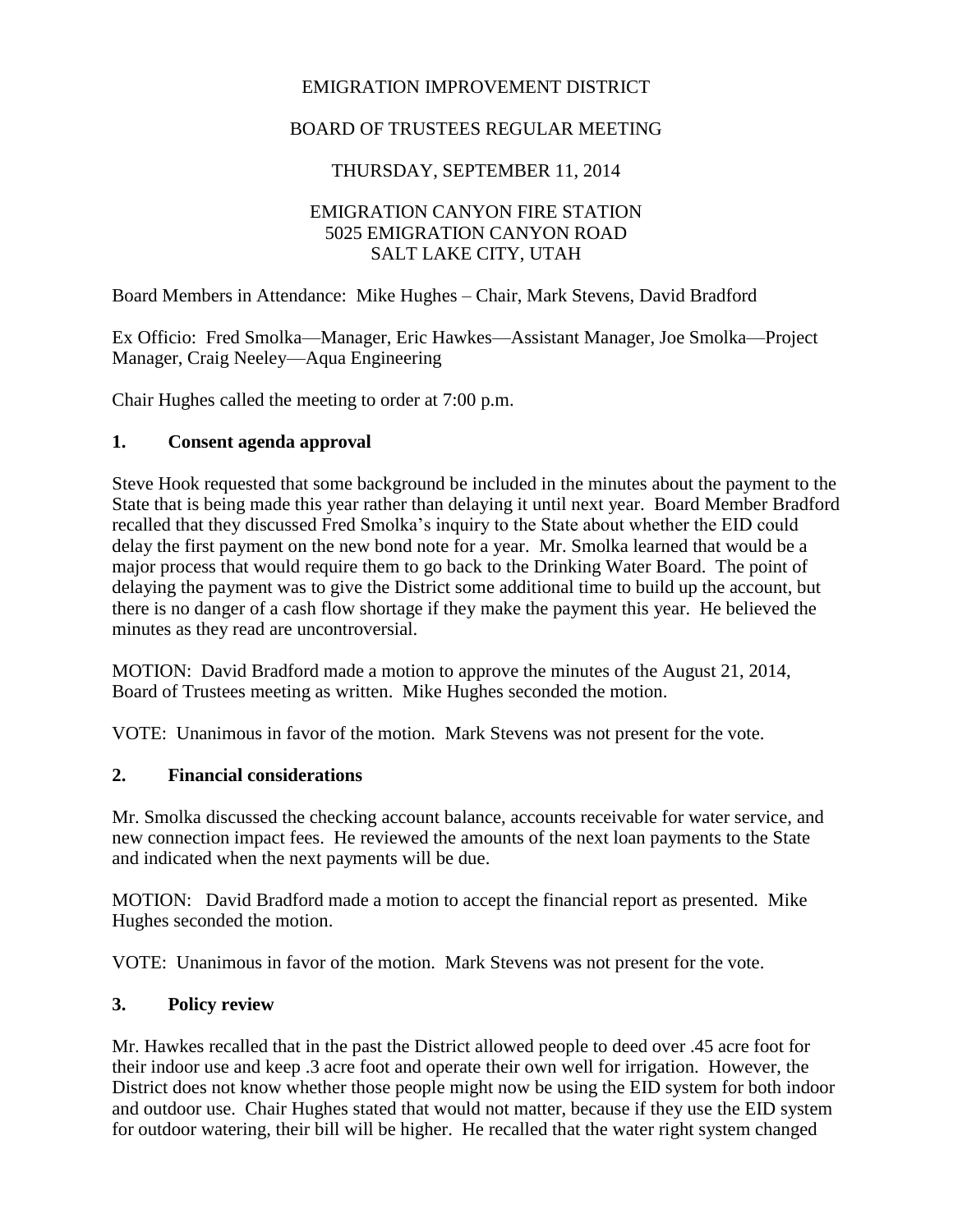Emigration Improvement District Board of Trustees Meeting September 11, 2014 Page 2 of 5

when they installed a system that covers the whole Canyon, and that became less important, because people can no longer use their water rights outside the Canyon or buy up enough to sell them for use elsewhere. The initial concept was that there are more water rights than physical water in the Canyon, and they wanted to retire as many water rights as they could. By building the water system, they basically took away the market for people to sell their water rights. Mr. Smolka felt that, on the basis of fairness, they should require everyone who uses the system to turn in .75 acre feet. He recalled that some people had to pay cash because they did not have .75 acre feet. Chair Hughes stated that one advantage of not having people turn in the other .3 acre feet is that they are using their wells, which takes pressure off the EID system. He believed the fairness issue may be whether people should have to pay the difference if they have not turned in .75 acre feet. Board Member Bradford agreed that if someone has only turned in .45 acre feet so they could irrigate from their well, and they are now irrigating from the EID system, the only effect is that they have to pay the EID's water rates. If they are talking about setting a policy to apply from here on, that is entirely different than going back and trying to collect water rights under a previous agreement. Chair Hughes asked how this issue came up. Mr. Smolka replied that he and Don Barnett were going through the water leases, and Mr. Barnett asked if everyone contributed the .75 acre feet. Chair Hughes explained that the leases are different, because they are contractually obligated for .75 acre feet. Mr. Smolka discussed the water right amounts that were individually adjudicated by the State with some property owners and that the EID has accepted those adjudicated amounts as the full requirement for those property owners. Board Member Bradford suggested that they table this item until Mr. Barnett is present to see if there are issues the Board is not aware of.

Mr. Smolka addressed the issue of unbuildable lots and stated that a property owner in the Canyon put his lot up for sale, and potential buyers went to the County and decided not to buy it because it did not seem to be buildable. The property owner asked why he should buy water if he has an unbuildable lot. He recalled that when they put in the water system, they tried to decide whether lots are buildable. He thought they had decided at the last meeting to take this property owner off the list and not bill him. It was noted that no action was taken at the last meeting. Chair Hughes did not believe that would be a good idea, because a lot that may be unbuildable today may not be unbuildable in the future, and a property owner could put a conservation easement on the property if they want to. He stated that the property owner still gets the benefit of fire protection, regardless of why they own the lot. As long as they are within 250 feet of a hydrant and get fire protection, they should pay the fee. Mr. Smolka stated that, if they do that, they would have to start charging all the lots they were previously considered to be unbuildable, because they get fire protection. Chair Hughes agreed that they need to do that. He did not believe a lot should be excluded when it gets the benefit of fire protection. Board Member Bradford commented that the reason why someone may choose not to purchase or build on a lot may hinge on a number of other factors, but it will not hinge on whether the lot has fire protection. The value of the lot is improved by the fact that fire protection is available to the lot. Mr. Smolka disagreed and stated that a property owner has no reason to pay a water fee for a lot that is unbuildable. Chair Hughes argued that it is also not fair to place the burden of fire protection and the value it adds to a lot that may later become buildable solely on the people who have built or buildable lots. If it is not equitable for everyone, it is not equitable for anyone. Board Member Bradford questioned whether there should be a class of property owners in the Canyon who are not obliged to participate in providing fire protection for some reason. Chair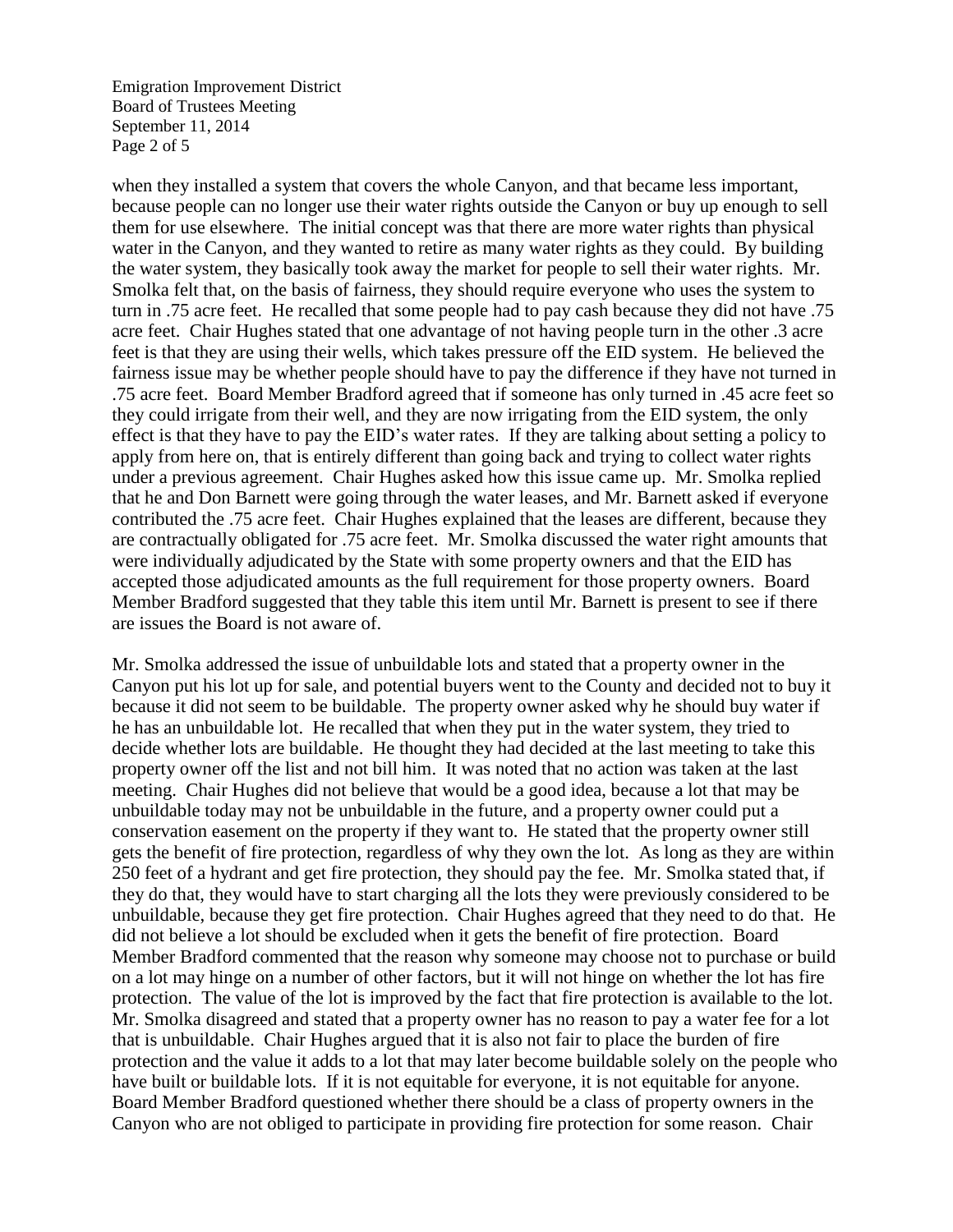Emigration Improvement District Board of Trustees Meeting September 11, 2014 Page 3 of 5

Hughes suggested that they consider what has been discussed and talk about it again at a future meeting. He did not believe there are special classes; everyone who owns property uses the Canyon for whatever reasons they choose, and all of those things have consequences that need to be weighed out. He did not believe it is fair for those who participate with heavier use of the Canyon to pay the toll for those who sit on their property waiting for a better day to come that might allow them to build on their lot, and meanwhile everyone else has financed their ability and created the value on their property. If someone owns an odd-shaped or narrow lot that they will never be able to put to use, and they want to get the tax advantage of putting it in a conservation easement, he would agree that they should not pay the fees, because the property owner makes that choice, and the property would then have no value to them. He believed there are many ramifications that need to be considered before deciding on a policy.

The Board members discussed splitting water fees between two lots. Mr. Smolka explained the existing policy, which is that, if someone owns two lots, they can pay the impact fee and other normal fees for the second lot but not put a meter on it. The District will take the reading off the lot that is using the water, divide it by two, and base the fees on two separate connections. Chair Hughes stated that he has no problem with that policy. In order to be fair to all property owners in this situation, Mr. Smolka offered to identify all the property owners who own more than one lot and let them know about this policy.

With regard to the Phase 4a septic system billing, Chair Hughes recalled that they agreed to put together a pool of money with the \$75 in the event there is an upset in the system. Board Member Bradford explained that the terms of the contract do not provide for creation of a reserve. Board Member Stevens noted that the contract states the actual cost of operating the system would be divided by the number of people on the system, with a cap of \$75. Mr. Bennion objected to paying the cost of the inspection because he did not believe it was an operating cost, and he believed the system would operate without an inspection. Board Member Bradford reported that Board Member Stevens proposed a compromise that the EID would bill solely for the direct cost of the inspection, and the District would cover the administrative costs. He was willing to comply with the terms of the contract and be more transparent in how the billing is done. He believed there still needs to be discussion about who pays for the District's administrative work in ensuring that the inspection is done, because an inspection is crucial to the continued operation of the septic system. Board Member Stevens commented that the contract seems to be favorable to the property owners. The Board Members discussed how they might bill for a repair of the septic system if one were needed. Chair Hughes stated that he would like to discuss the contract with Jeremy Cook, understand the District's obligations under the contract, and address this at the next meeting.

### **4. Report on Certified Delinquent Notice filing**

Mr. Hawkes reported that he filed 48 tax ID numbers on September 3, for a total of \$21,823.83. The fee assessed for filing the delinquent notices was \$20 per notice, which was verified with the State Auditor's Office. He noted that the County requested that any payments on the delinquent accounts be handled through the County Treasurer's Office. Mr. Smolka reported that the County is also calculating interest on these accounts. Mr. Hawkes stated that he will send out a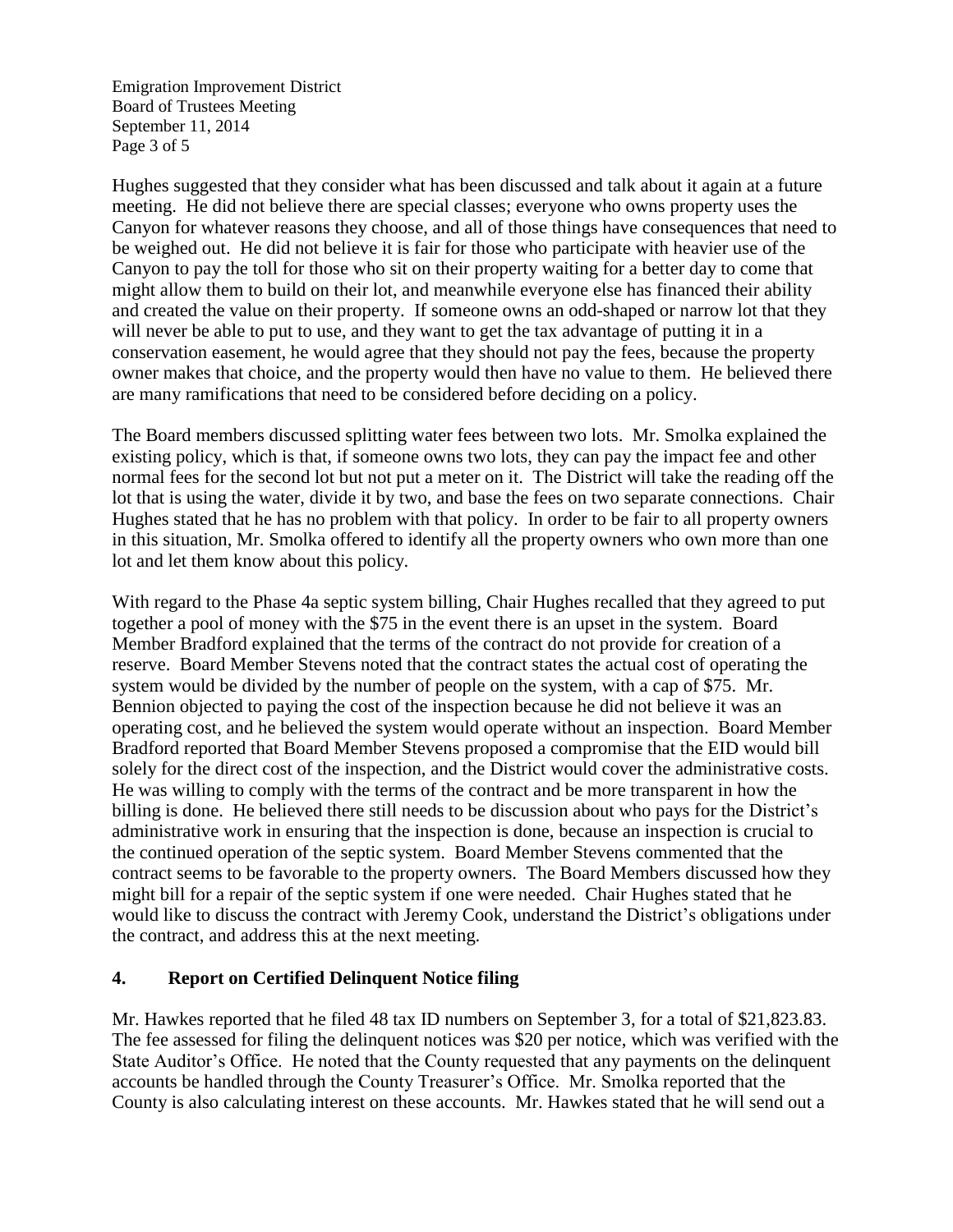Emigration Improvement District Board of Trustees Meeting September 11, 2014 Page 4 of 5

letter immediately providing that information. He verified for Board Member Stevens that the majority of the delinquent accounts are those where the new hydrant fee is being assessed.

# **5. Well status report**

Craig Neeley reported that the Upper Freeze Creek Well is operational and has been converted to a soft starter. The VFD supplier and electrical contractor continue to investigate what caused the failure. Aqua Engineering has agreed to pay for the soft starter, because if they cannot get it in, they cannot prove that the problem is with the VFD. He stated that the contractor is not off the hook with the VFD problem. He expressed concern about the inductive current in the well because the lead is so long, and they are looking at options to reduce or eliminate it. Therefore, they are not running the well right now. He would like to solve that problem to decrease wear and tear on the equipment and because it is costly to pull the motor out and put it back in again. If they need to turn the well on in the meantime, they can do so, but he would like to wait a few days to see if he can solve the inductive current problem. He was confident that the pump would run well with the soft starter. Board Member Bradford verified with Mr. Neeley that the inductive current was not part of the problem with the VFD motor. Mr. Neeley stated that his only focus right now is to get this well operating and have it operate reliably.

# **6. Water system report**

Mr. Hawkes reported that the Brigham Fork well is still on the manual position and pumping 55 gpm nonstop, or about 80,000 gallons a day. The flow has been steady, and the water level remains at about 175 feet. Wells 2 and 1 are backup to the Brigham Fork Well, and when the reservoir levels get down to a certain point, Well 2 turns on for a period of time. If the level goes down even further, Well 1 will turn on. He stated that people have cut back on their water use with the recent rain, which can be seen in the fact that Wells 1 and 2 have not turned on at all in the last few days. He reported that Well 2 is pumping down to about the 505-foot range. He reported that last month's water usage was a little over 4 million gallons.

# **7. Proposed changes in billing software**

Mr. Smolka reported that the District bought the current billing software for about \$450 a number of years ago, and there are no updates for it. Several people have requested features on their bills that the current software does not provide. With the number of water users now on the system, that software has become cumbersome. Mr. Hawkes stated that they have looked at other billing software, and it is in the high thousands to purchase plus additional costs for support and additional features. There are also charges for updates to the software. He described some of the features available on the software packages. Board Member Bradford suggested that Mr. Hawkes put together a spreadsheet comparing the programs he is interested in.

# **8. Septic system funding pilot project**

Chair Hughes stated that all the projects that are immediately apparent involve people who would qualify for a grant because their income levels are too high. He requested that Kathy Christensen meet with him and discuss some of the people she previously identified who might